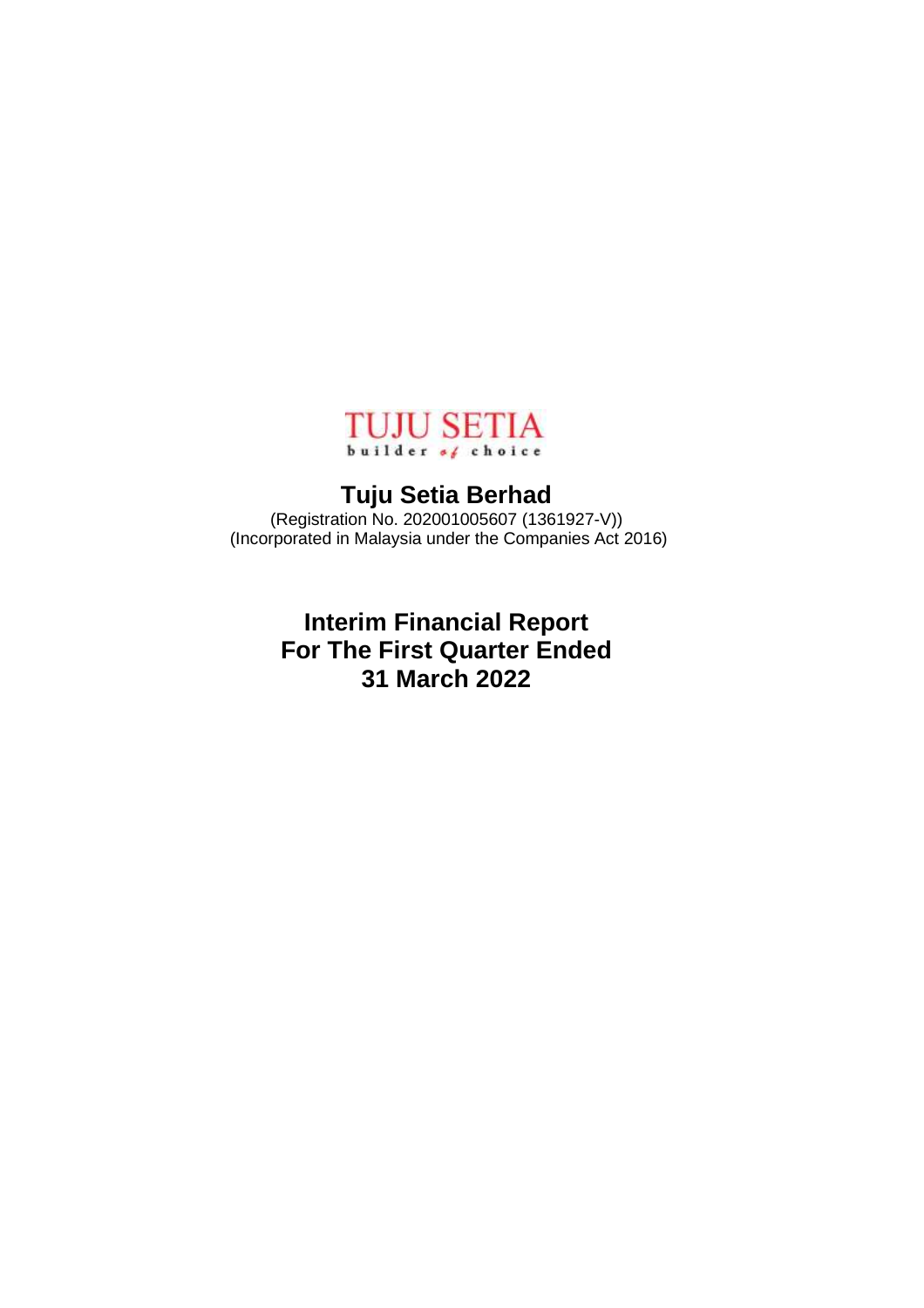# **CONTENTS**

## **PAGE**

| 1. | Condensed Consolidated Statement of Profit or Loss and Other<br>Comprehensive Income                           |          |
|----|----------------------------------------------------------------------------------------------------------------|----------|
| 2. | Condensed Consolidated Statement of Financial Position                                                         | 2        |
| 3. | Condensed Consolidated Statement of Changes in Equity                                                          | 3        |
| 4. | Condensed Consolidated Statement of Cash Flows                                                                 | $4 - 5$  |
| 5. | <b>Explanatory Notes to the Interim Financial Report</b>                                                       | $6 - 8$  |
| 6. | Additional Information Required by the Main Market Listing Requirements<br>of Bursa Malaysia Securities Berhad | $9 - 14$ |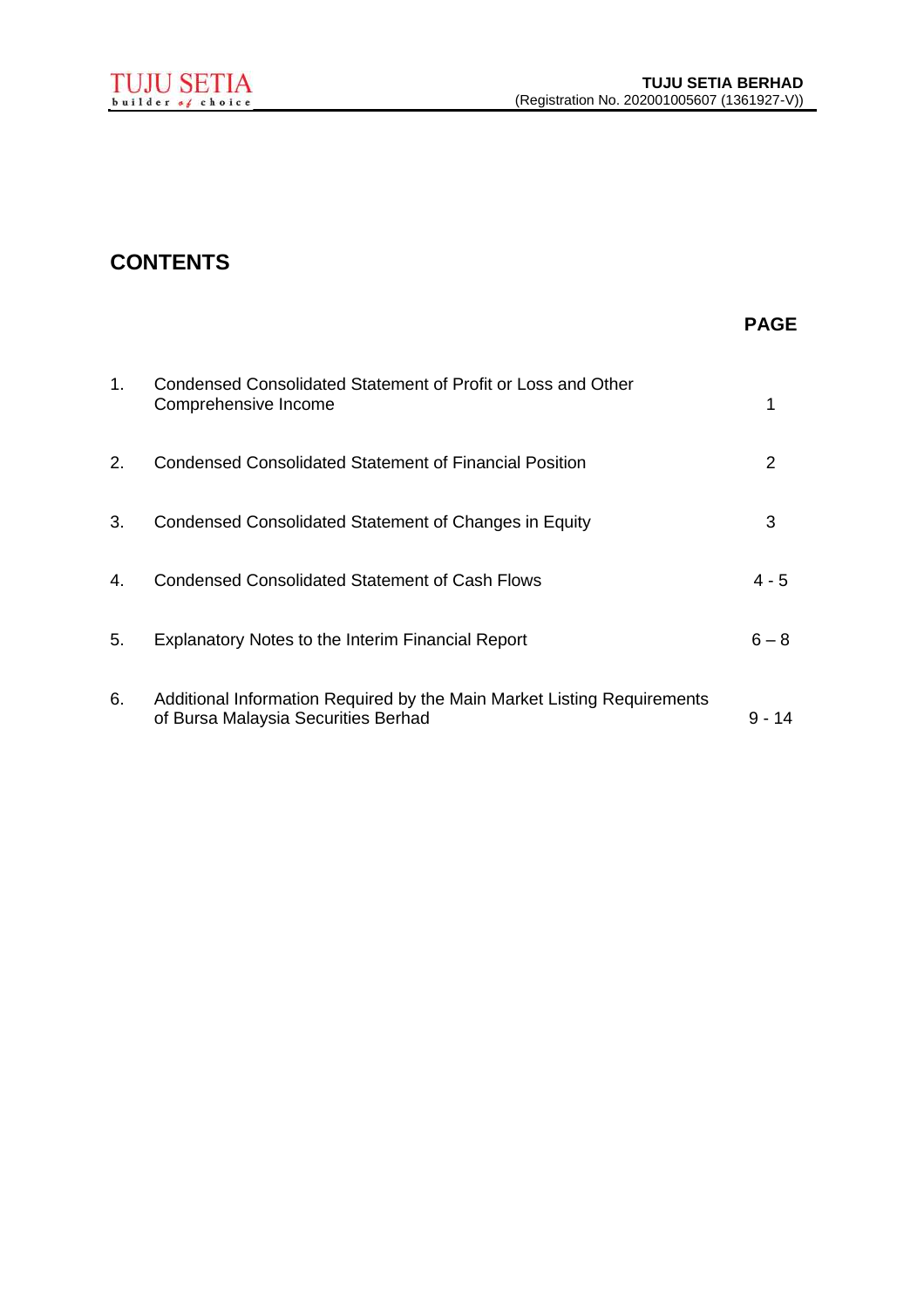The Directors are pleased to announce the unaudited financial results of the Group for the first quarter ended 31 March 2022.

## **Condensed Consolidated Statement of Profit or Loss and Other Comprehensive Income(1) For the First Quarter Ended 31 March 2022**

|                                                                       | <b>Note</b> | <b>Unaudited</b><br>31.03.2022<br><b>RM'000</b> | <b>Interim Quarter</b><br><b>Unaudited</b><br>31.03.2021<br><b>RM'000</b> | <b>Unaudited</b><br>31.03.2022<br><b>RM'000</b> | <b>Period-To-Date</b><br><b>Unaudited</b><br>31.03.2021<br><b>RM'000</b> |
|-----------------------------------------------------------------------|-------------|-------------------------------------------------|---------------------------------------------------------------------------|-------------------------------------------------|--------------------------------------------------------------------------|
| Revenue<br>Cost of sales                                              |             | 85,208<br>(82,900)                              | 59,290<br>(53,058)                                                        | 85,208<br>(82,900)                              | 59,290<br>(53,058)                                                       |
| <b>Gross profit</b><br>Other income<br>Administrative and other       |             | 2,308<br>328                                    | 6,232<br>815                                                              | 2,308<br>328                                    | 6,232<br>815                                                             |
| operating expenses<br>Finance costs                                   |             | (2,037)<br>(75)                                 | (2,069)<br>(92)                                                           | (2,037)<br>(75)                                 | (2,069)<br>(92)                                                          |
| <b>Profit before tax</b><br>Tax expense                               | <b>B5</b>   | 524<br>(103)                                    | 4,886<br>(1,396)                                                          | 524<br>(103)                                    | 4,886<br>(1,396)                                                         |
| <b>Profit after tax</b><br>Other comprehensive income /<br>(expenses) |             | 421                                             | 3,490                                                                     | 421                                             | 3,490                                                                    |
| <b>Profit and total comprehensive</b><br>Income for the period        |             | 421                                             | 3,490                                                                     | 421                                             | 3,490                                                                    |
| Attributable to:<br>Equity holders of the Company                     |             | 421                                             | 3,490                                                                     | 421                                             | 3,490                                                                    |
| <b>Earnings per share</b><br>Basic/Diluted (sen) <sup>(2)</sup>       | <b>B11</b>  | 0.13                                            | 1.10                                                                      | 0.13                                            | 1.10                                                                     |

Notes:

- (1) The basis of preparation of the Unaudited Condensed Consolidated Statement of Profit or Loss and Other Comprehensive Income is disclosed in Note A1 and should be read in conjunction with the audited financial statements for financial year ended 31 December 2021 and the accompanying explanatory notes attached to this interim financial report.
- (2) Basic and diluted EPS is calculated based on the Profit after tax ("PAT") divided by the issued share capital of 316,828,700 ordinary shares. There are no dilutive instruments as at the end of the current quarter.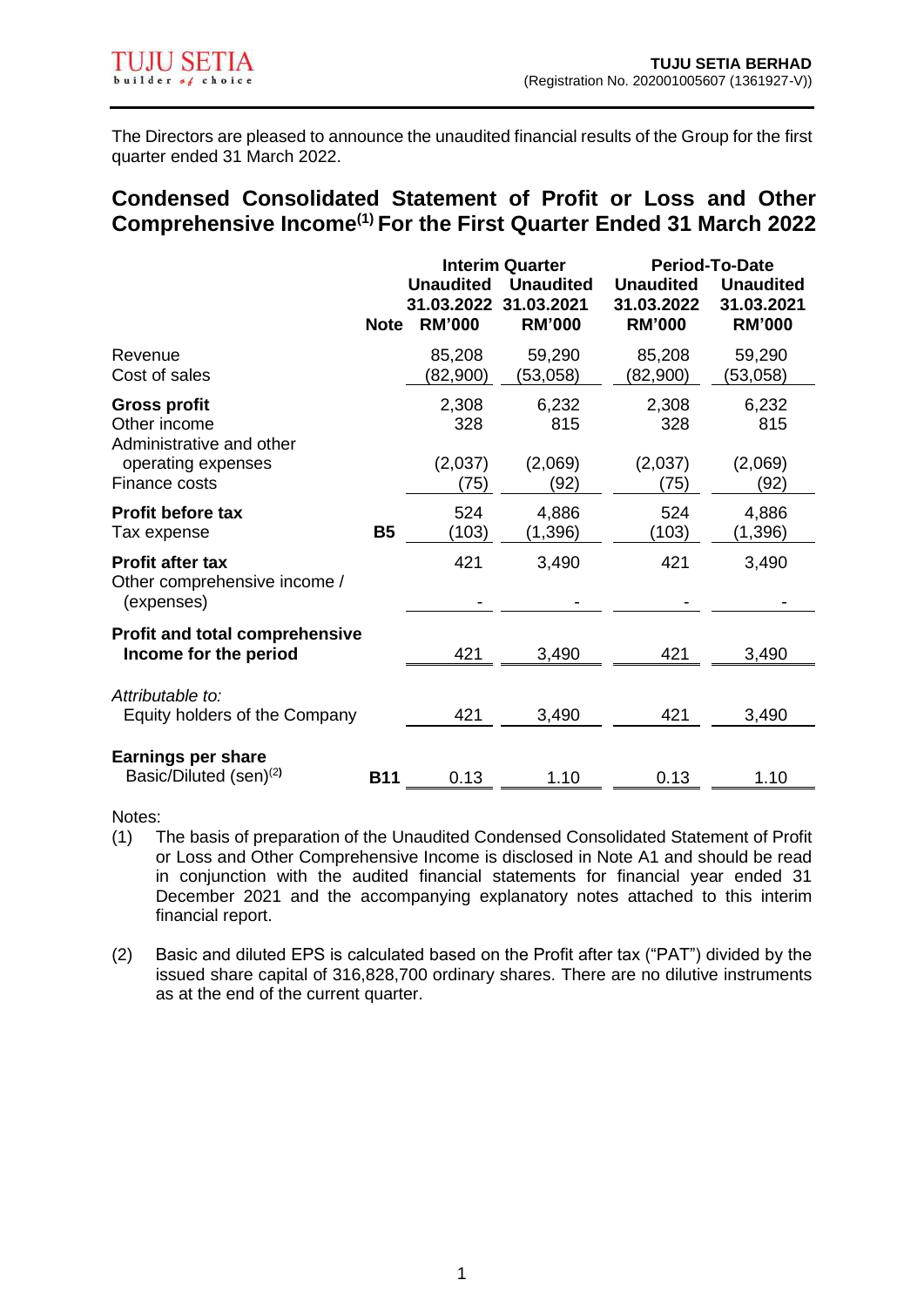

## **Condensed Consolidated Statement of Financial Position(1) As At 31 March 2022 Unaudited Audited**

|                                                                                                          | <b>Note</b> | unauulleu<br>31.03.2022<br><b>RM'000</b> | Auuneu<br>31.12.2021<br><b>RM'000</b>    |
|----------------------------------------------------------------------------------------------------------|-------------|------------------------------------------|------------------------------------------|
| <b>Assets</b><br>Property, plant and equipment<br>Right-of-use assets                                    |             | 25,950<br>22,767                         | 21,769<br>22,638                         |
| <b>Total non-current assets</b>                                                                          |             | 48,717                                   | 44,407                                   |
| Trade and other receivables<br>Contract assets<br><b>Current tax assets</b><br>Cash and cash equivalents |             | 104,280<br>118,361<br>3,952<br>51,528    | 91,554<br>99,279<br>4,439<br>66,831      |
| <b>Total current assets</b>                                                                              |             | 278,121                                  | 262,103                                  |
| <b>Total assets</b>                                                                                      |             | 326,838                                  | 306,510                                  |
| <b>Equity</b><br>Share capital<br>Merger reserve<br>Retained earnings<br><b>Total equity</b>             |             | 91,660<br>(36, 393)<br>51,774<br>107,041 | 91,660<br>(36, 393)<br>51,353<br>106,620 |
|                                                                                                          |             |                                          |                                          |
| <b>Liabilities</b><br>Loans and borrowings<br>Lease liabilities<br>Deferred tax liabilities              | <b>B8</b>   | 22,050<br>3,710<br>4,785                 | 23,739<br>1,802<br>5,946                 |
| <b>Total non-current liabilities</b>                                                                     |             | 30,545                                   | 31,487                                   |
| Trade and other payables<br>Loans and borrowings<br>Lease liabilities<br><b>Contract liabilities</b>     | <b>B8</b>   | 159,293<br>27,600<br>2,165<br>194        | 152,622<br>13,269<br>2,375<br>137        |
| <b>Total current liabilities</b>                                                                         |             | 189,252                                  | 168,403                                  |
| <b>Total liabilities</b>                                                                                 |             | 219,797                                  | 199,890                                  |
| <b>Total equity and liabilities</b>                                                                      |             | 326,838                                  | 306,510                                  |
| Number of issued shares ('000)                                                                           |             | 316,829                                  | 316,829                                  |
| Net asset per share attributable to owners of<br>the Company (RM)                                        |             | 0.34                                     | 0.34                                     |
|                                                                                                          |             |                                          |                                          |

Notes:

(1) The basis of preparation of the Condensed Consolidated Statement of Financial Position is disclosed in Note A1 and should be read in conjunction with the audited financial statements for financial year ended 31 December 2021 and the accompanying explanatory notes attached to this interim financial report.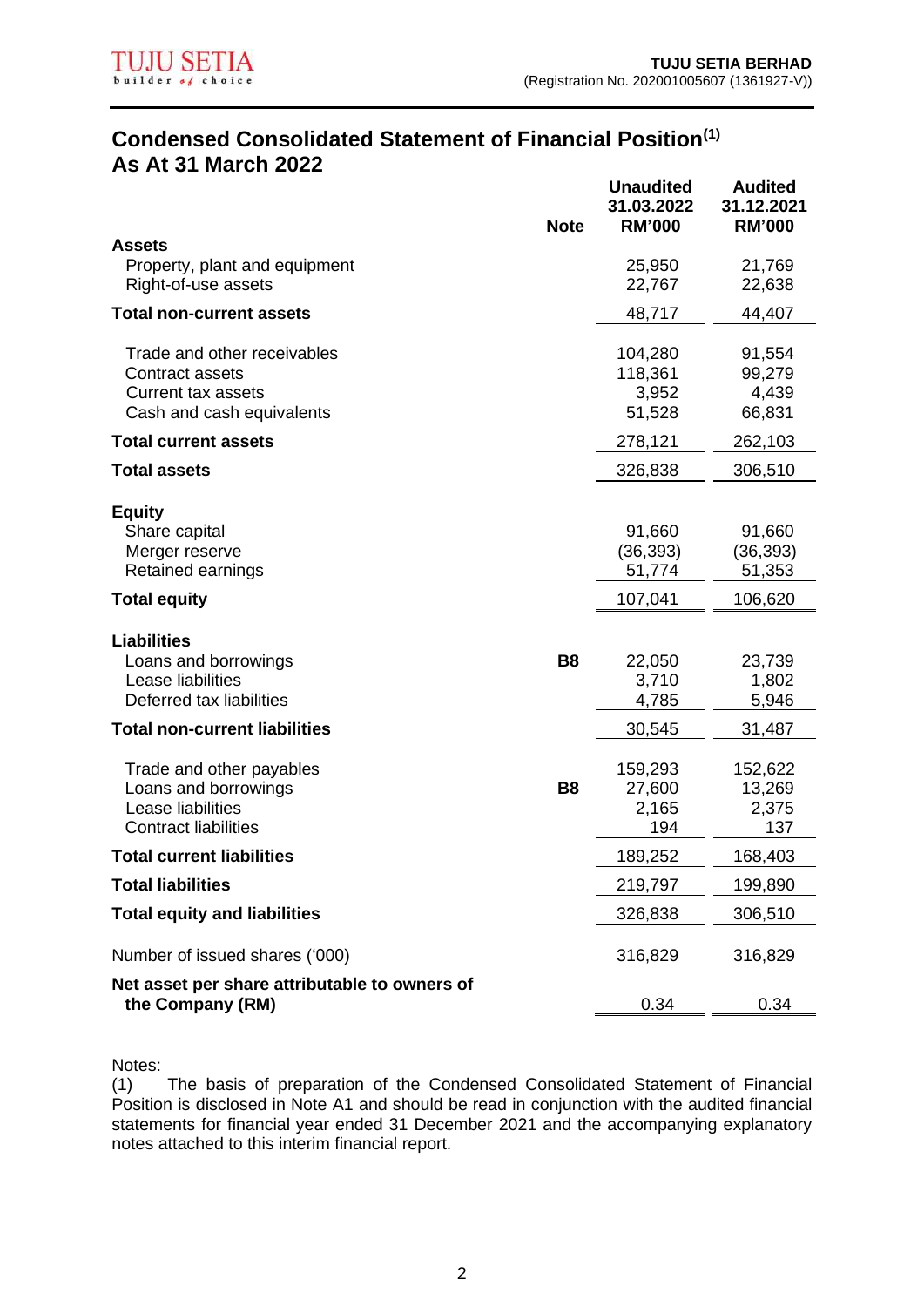# **Condensed Consolidated Statement of Changes In Equity(1) For the First Quarter Ended 31 March 2022**

|                                                                                              | <b>Share</b><br>capital<br><b>RM'000</b> | <b>Non-distributable</b><br><b>Invested</b><br>equity<br><b>RM'000</b> | <b>Merger</b><br>reserve<br><b>RM'000</b> | <b>Distributable</b><br><b>Retained</b><br>earnings<br><b>RM'000</b> | <b>Total</b><br>equity<br><b>RM'000</b> |
|----------------------------------------------------------------------------------------------|------------------------------------------|------------------------------------------------------------------------|-------------------------------------------|----------------------------------------------------------------------|-----------------------------------------|
| At 31 December 2020/<br>1 January 2021 (Audited)                                             | ۸                                        | 1,500                                                                  |                                           | 52,660                                                               | 54,160                                  |
| Profit and total comprehensive<br>income for the period                                      |                                          |                                                                        |                                           | 8,277                                                                | 8,277                                   |
| Effects pursuant to the<br>acquisition<br>of a subsidiary                                    | 37,893                                   | (1,500)                                                                | (36, 393)                                 |                                                                      |                                         |
| New shares issued by the<br>Company for the Public Issue                                     | 56,000                                   |                                                                        |                                           |                                                                      | 56,000                                  |
| New shares issuance<br>expenses for the Public Issue                                         | (2, 233)                                 |                                                                        |                                           |                                                                      | (2, 233)                                |
| Distribution to the owners<br>- FY 2020 Final Dividend to<br>former owner of a<br>subsidiary |                                          |                                                                        |                                           | (8,000)                                                              | (8,000)                                 |
| - FY 2021 Interim Dividend to<br>owners of the Company                                       |                                          |                                                                        |                                           | (1,584)                                                              | (1,584)                                 |
| At 31 December 2021<br>(Audited)                                                             | 91,660                                   |                                                                        | (36, 393)                                 | 51,353                                                               | 106,620                                 |
| Profit and total comprehensive<br>income for the period                                      |                                          |                                                                        |                                           | 421                                                                  | 421                                     |
| At 31 March 2022<br>(Unaudited)                                                              | 91,660                                   |                                                                        | (36, 393)                                 | 51,774                                                               | 107,041                                 |

^denotes RM100

Notes:

(1) The basis of preparation of the Condensed Consolidated Statement of Changes in Equity is disclosed in Note A1 and should be read in conjunction with the audited financial statements for financial year ended 31 December 2021 and the accompanying explanatory notes attached to this interim financial report.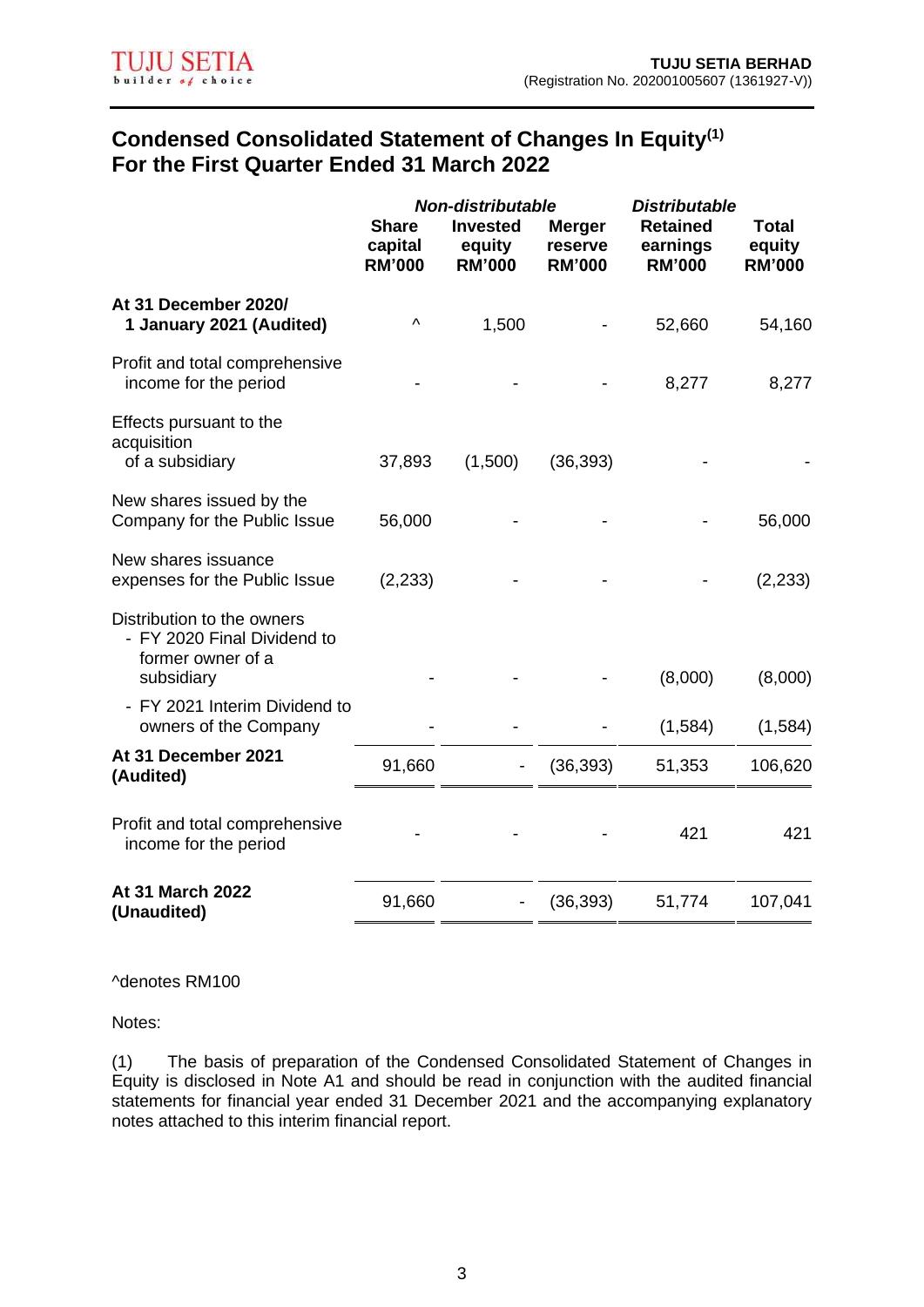# **Condensed Consolidated Statement of Cash Flows(1) For the First Quarter Ended 31 March 2022**

|                                                                                                                                                                                                                                                                                                                                                                       | Period-To-Date                                  |                                                           |
|-----------------------------------------------------------------------------------------------------------------------------------------------------------------------------------------------------------------------------------------------------------------------------------------------------------------------------------------------------------------------|-------------------------------------------------|-----------------------------------------------------------|
|                                                                                                                                                                                                                                                                                                                                                                       | <b>Unaudited</b><br>31.03.2022<br><b>RM'000</b> | <b>Unaudited</b><br>31.03.2021<br><b>RM'000</b>           |
| Cash flows from operating activities                                                                                                                                                                                                                                                                                                                                  |                                                 |                                                           |
| Profit before tax                                                                                                                                                                                                                                                                                                                                                     | 524                                             | 4,886                                                     |
| Adjustments for:<br>Depreciation of property, plant and equipment<br>Depreciation of right-of-use assets<br>Finance costs<br>Finance income<br>Gain on disposal of property, plant and equipment<br>Gain on disposal of right-of-use assets<br>Property, plant and equipment written-off<br><b>IPO</b> expenses<br>Operating profit before changes in working capital | 568<br>930<br>75<br>(308)<br>185<br>1,974       | 248<br>781<br>92<br>(140)<br>(8)<br>(573)<br>279<br>5,565 |
| Change in trade and other receivables<br>Change in trade and other payables<br>Change in contract assets<br>Change in contract liabilities                                                                                                                                                                                                                            | (12, 541)<br>8,255<br>(19,082)<br>57            | 8,231<br>(7, 155)<br>(15, 541)<br>(252)                   |
| <b>Cash used in operations</b><br>Tax paid                                                                                                                                                                                                                                                                                                                            | (21, 337)<br>(776)                              | (9, 152)<br>(2,075)                                       |
| Net cash used in operating activities                                                                                                                                                                                                                                                                                                                                 | (22, 113)                                       | (11, 227)                                                 |
| <b>Cash flows from investing activities</b>                                                                                                                                                                                                                                                                                                                           |                                                 |                                                           |
| Acquisition of property, plant and equipment<br>Interest received from fixed deposits<br>Proceeds from disposal of property, plant and equipment<br>Proceeds from disposal of right-of-use assets                                                                                                                                                                     | (5, 123)<br>308<br>2                            | (425)<br>140<br>11<br>1,150                               |
| Net cash from/ (used in) investing activities                                                                                                                                                                                                                                                                                                                         | (4, 813)                                        | 876                                                       |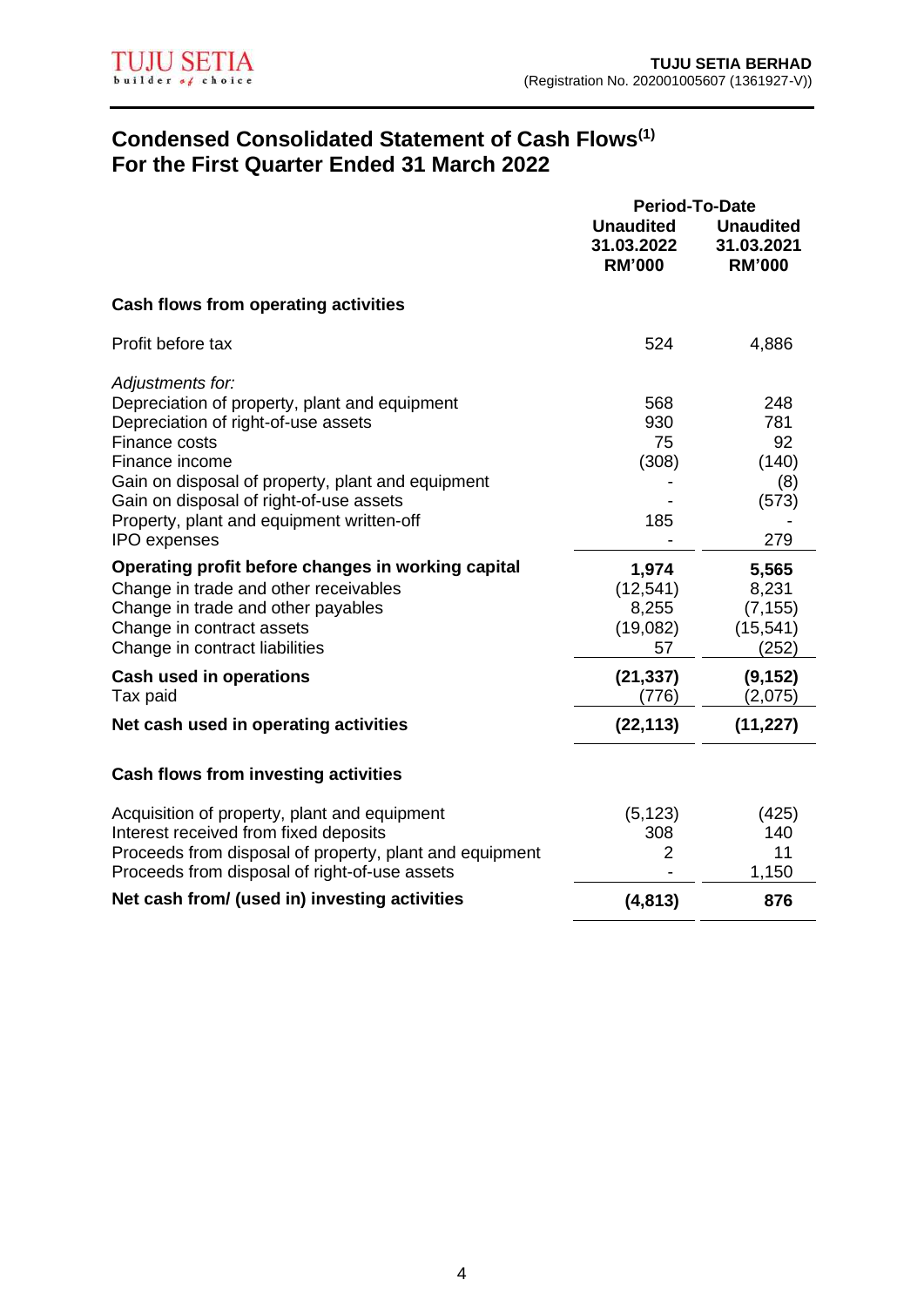# **Condensed Consolidated Statement of Cash Flows(1) (cont'd) For the First Quarter Ended 31 March 2022**

|                                                                                                                                                                                                                                                                | <b>Unaudited</b>                                   | <b>Unaudited</b>                                    |
|----------------------------------------------------------------------------------------------------------------------------------------------------------------------------------------------------------------------------------------------------------------|----------------------------------------------------|-----------------------------------------------------|
|                                                                                                                                                                                                                                                                | 31.03.2022<br><b>RM'000</b>                        | 31.03.2021<br><b>RM'000</b>                         |
| Cash flows from financing activities                                                                                                                                                                                                                           |                                                    |                                                     |
| Change in pledged deposits<br>Dividend paid<br>Proceeds from Invoice Financing/Trust Receipts<br>Interest paid on loans and borrowings<br>(Repayment of)/Proceeds from lease liabilities<br>(Repayment of)/Proceeds from term loans<br>Payment of IPO expenses | 444<br>(1,584)<br>11,911<br>(75)<br>640<br>(1,681) | (2,042)<br>2,469<br>(92)<br>(1,528)<br>142<br>(372) |
| Net cash from/ (used in) financing activities                                                                                                                                                                                                                  | 9,655                                              | (1, 423)                                            |
| Net (decrease)/increase in cash and cash equivalents                                                                                                                                                                                                           | (17, 271)                                          | (11, 774)                                           |
| Cash and cash equivalents at beginning of period                                                                                                                                                                                                               | 44,288                                             | 18,377                                              |
| Cash and cash equivalents at end of period                                                                                                                                                                                                                     | 27,017                                             | 6,603                                               |
| Cash and cash equivalents comprised:                                                                                                                                                                                                                           |                                                    |                                                     |
| Fixed deposits with licensed banks<br>Cash and bank balances<br>Less: Bank overdraft<br>Pledged deposits                                                                                                                                                       | 38,375<br>13,153<br>51,528<br>(2, 412)<br>(22,099) | 15,270<br>8,703<br>23,973<br>(2, 372)<br>(14,998)   |
|                                                                                                                                                                                                                                                                | 27,017                                             | 6,603                                               |

Notes:

(1) The basis of preparation of the Condensed Consolidated Statement of Cash Flows is disclosed in Note A1 and should be read in conjunction with the audited financial statements for financial year ended 31 December 2021 and the accompanying explanatory notes attached to this interim financial report.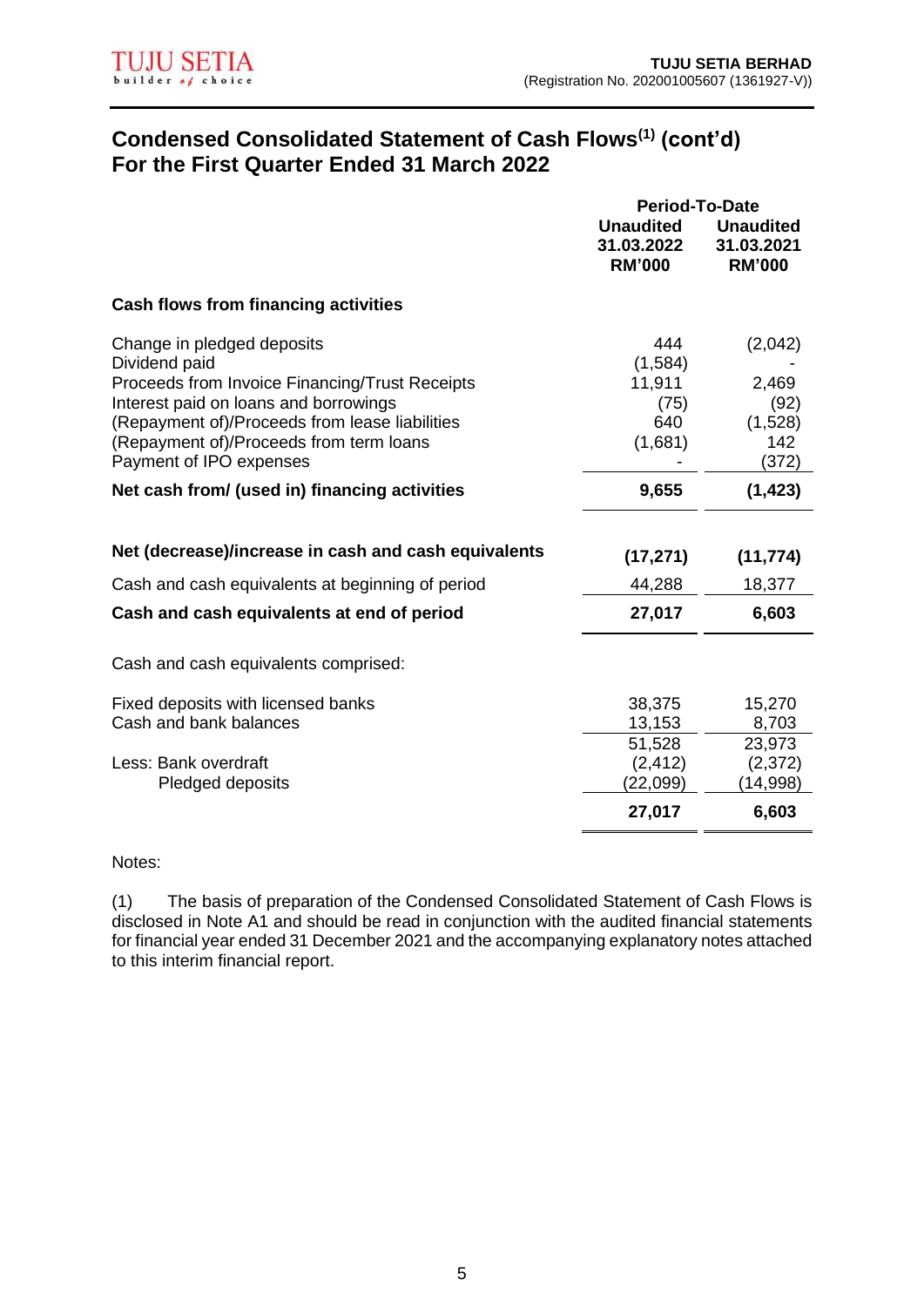# **A. Notes to the Interim Financial Report**

### **A1. Basis of Preparation**

The interim financial report of Tuju Setia Berhad ("Tuju Setia" or "Company") and its subsidiary ("Tuju Setia Group" or "Group") are unaudited and have been prepared in accordance with the Malaysian Financial Reporting Standards ("MFRS") 134, Interim Financial Reporting, and Paragraph 9.22 as well as Appendix 9B of the Main Market Listing Requirements of Bursa Securities.

This interim financial report should be read in conjunction with the audited financial statements for financial year ended 31 December 2021 and the accompanying explanatory notes attached to this interim financial report.

#### **A2. Significant Accounting Policies**

The significant accounting policies and presentations adopted by the Group in this interim financial report are consistent with those adopted in the in the Group's audited financial statements for financial year ended 31 December 2021 except for the adoption of following Amendments to MFRSs:

#### *Amendments to MFRSs effective for annual periods beginning on or after 1 January 2022*

- Amendments to MFRS 1, *First-time Adoption of Malaysian Financial Reporting Standards (Annual Improvements to MFRS Standards 2018−2020)*
- Amendments to MFRS 3, *Business Combinations – Reference to the Conceptual Framework*
- Amendments to MFRS 9, *Financial Instruments (Annual Improvements to MFRS Standards 2018−2020)*
- Amendments to Illustrative Examples accompanying MFRS 16, *Leases (Annual Improvements to MFRS Standards 2018−2020)*
- Amendments to MFRS 116, *Property, Plant and Equipment − Proceeds before Intended Use*
- Amendments to MFRS 137, *Provisions, Contingent Liabilities and Contingent Assets − Onerous Contracts − Cost of Fulfilling a Contract*
- Amendments to MFRS 141, *Agriculture (Annual Improvements to MFRS Standards 2018−2020)*

The application of these Amendments to MFRSs have no significant financial impact on the financial statements of the Group.

#### **A3. Auditors' Report**

The audited financial statements of the Group for the financial year ended 31 December 2021 were not subject to any qualification.

#### **A4. Seasonal or Cyclical Factors**

The business operations of the Group during the current quarter under review have not been materially affected by any seasonal or cyclical factors.

## **A5. Items or Incidence of an Unusual Nature**

There were no unusual items or incidence which may or has substantially affect the value of assets, liabilities, equity, net income or cash flows of the Group for the current quarter under review.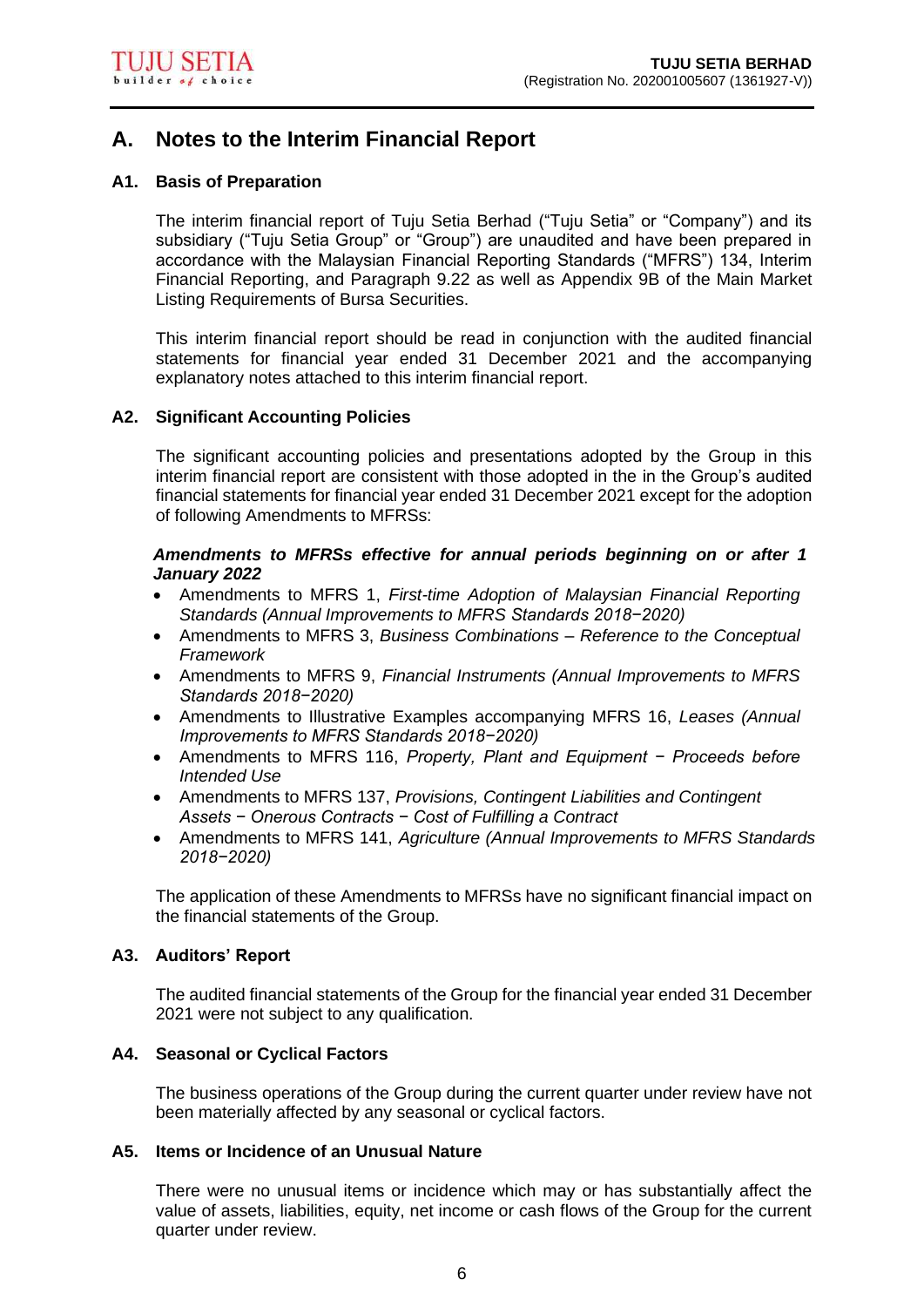# **A. Notes to the Interim Financial Report (cont'd)**

## **A6. Changes in Estimates**

There were no material changes in estimates that may have a material effect in the current quarter under review.

## **A7. Debt and Equity Securities**

There were no issuance and repayment of debt and equity securities, share buy backs, share cancellations, shares held as treasury shares and resale of treasury shares for the current financial quarter under review.

#### **A8. Dividends**

The interim single-tier dividend of 0.5 sen per ordinary share in respect of the financial year ended 31 December 2021, amounting to RM1.58 million was paid on 20 January 2022.

## **A9. Segmental Reporting**

The Group is solely engaged in the provision of construction services, the only business segment. All the Group's operations are carried out in Malaysia.

## **A10. Significant Events Subsequent to the End of the Interim Financial Period**

There were no material events subsequent to the end of the current quarter and financial period under review that have not been reflected in the interim financial report.

#### **A11. Changes in the Composition of the Group**

There were no changes in the composition of the Group during the current quarter under review.

#### **A12. Fair Value of Financial Instruments**

There were no gains or losses arising from fair value changes for all financial assets and liabilities for the current quarter under review.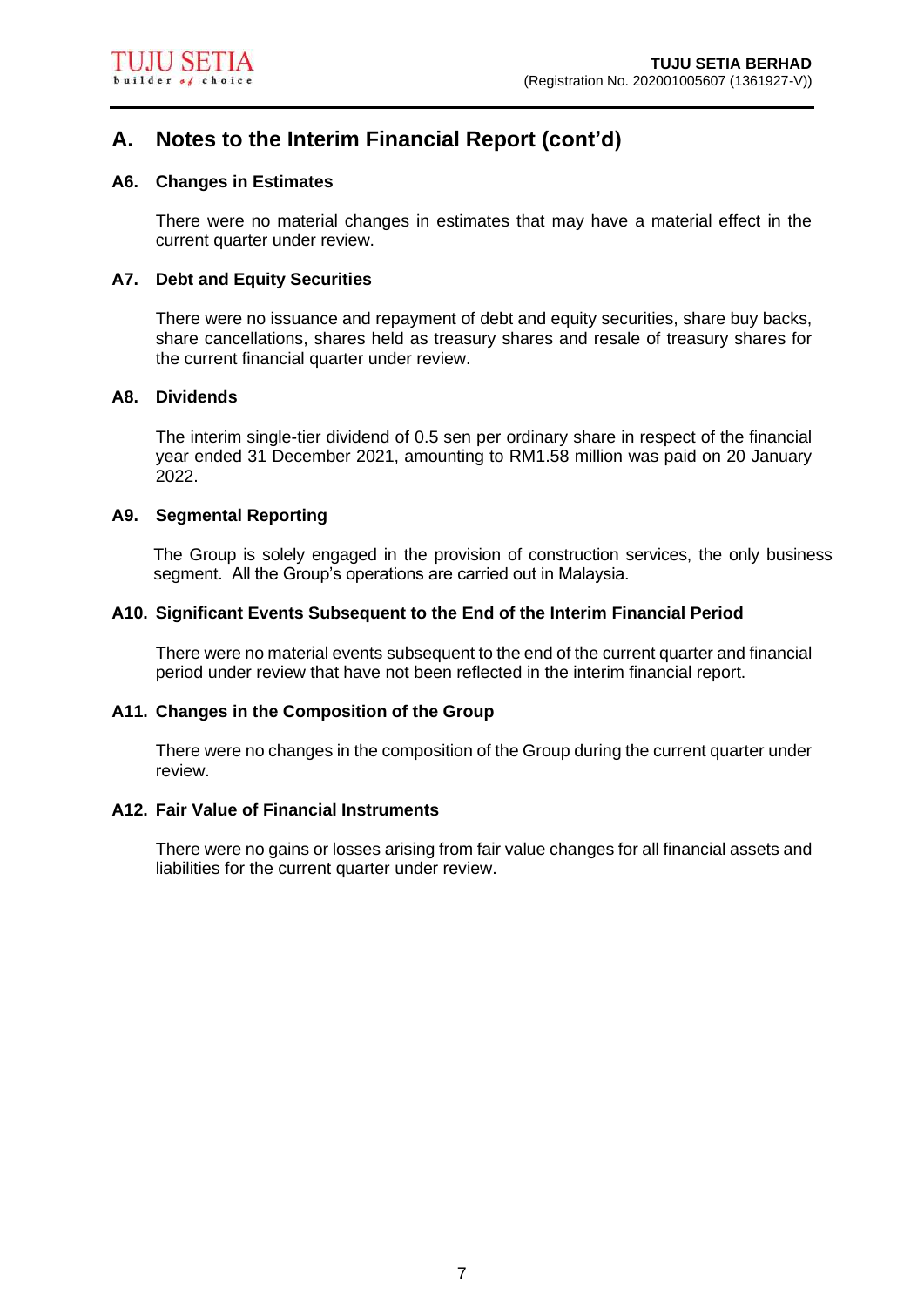# **A. Notes to the Interim Financial Report (cont'd)**

#### **A13. Performance bond guarantees**

Save as disclosed below, there is no indirect and/or material performance bond guarantee incurred by the Group, which may have a substantial impact on the financial position of the Group as at the end of the current quarter and up to the date of this report:

|                                             | <b>Unaudited</b> |
|---------------------------------------------|------------------|
|                                             | 31.03.2022       |
|                                             | <b>RM'000</b>    |
| Performance bond guarantees by a subsidiary |                  |
| for construction projects                   | 84,165           |

#### **A14. Capital Commitments**

Save as disclosed below, there were no other material capital commitments as at the end of the current quarter:

|                                                                      | <b>Unaudited</b><br>31.03.2022<br><b>RM'000</b> | <b>Unaudited</b><br>31.03.2021<br><b>RM'000</b> |
|----------------------------------------------------------------------|-------------------------------------------------|-------------------------------------------------|
| Authorised and contracted for:<br>Land<br><b>Plant and Machinery</b> | 2,300<br>22,989                                 |                                                 |
| Authorised but not contracted for:<br><b>Plant and Machinery</b>     | 1,000                                           |                                                 |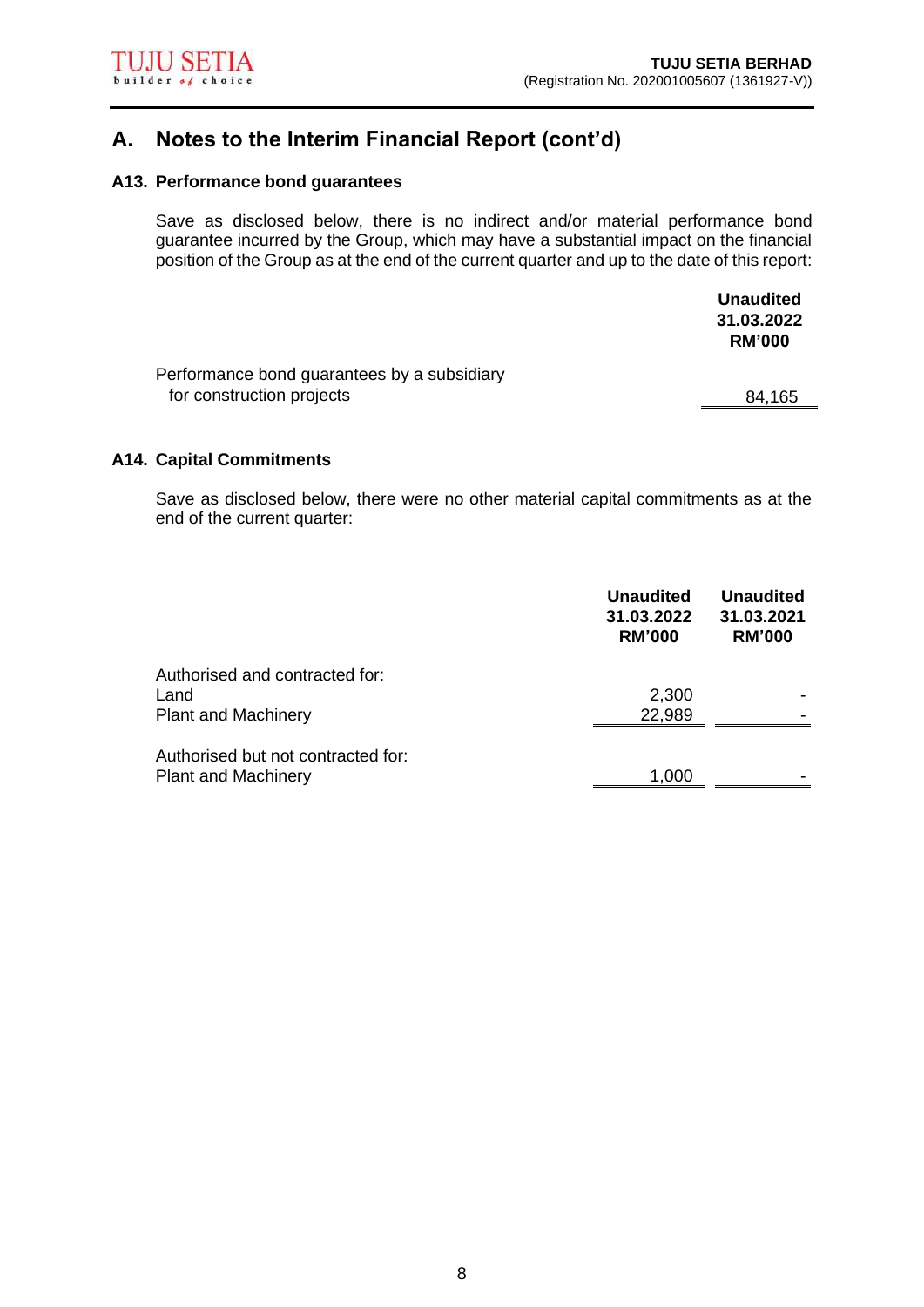#### **B1. Group Performance Review**

For the current financial quarter, the Group recorded an increase in revenue of RM25.92 million or 43.71% to RM85.21 million as compared to same quarter last year of RM59.29 million. The higher revenue recorded was contributed by new projects secured in Year 2021.

The Group recorded a lower profit before tax of RM0.52 million and profit after tax of RM0.42 million as compared to same quarter last year of RM4.89 million and RM3.49 million, respectively. The escalated building materials and labour costs as well as preliminaries costs had impacted the profitability despite the higher revenue recorded in the current financial quarter.

#### **B2. Comparison with Immediate Preceding Quarter Results**

For the current financial quarter, the Group recorded revenue of RM85.21 million as compared to revenue of RM98.46 million in the immediate preceding quarter. The decrease of RM13.25 million or 13.46% was mainly due to the completion of a project in January 2022.

The Group recorded profit before tax of RM0.52 million and profit after tax of RM0.42 million as compared to RM4.32 million and RM3.30 million, respectively in the preceding quarter. The escalated building materials and labour costs as well as preliminaries costs recorded in the current financial quarter had also impacted the profitability as compared to the immediate preceding quarter.

#### **B3. Prospects of the Group**

On 1 April 2022, Malaysia has entered into the Transition to Endemic phase for COVID-19. With this move, most of the restrictions were lifted and economic activity is expected to recover. The Group expects to benefit from the recovery with the good mix of tender which we are participating. As at 31 March 2022, the Group has balance unbilled order book of RM1.30 billion which would contribute positively until the financial year ending 31 December 2025.

Notwithstanding the above, the Board of Directors anticipate the financial year ending 2022 to be a challenging year with the escalating cost of building materials and labour as well as operating costs. The Group has implemented various measures to mitigate the impact of the rising costs as well as to ensure the stability of its business operations and financial position.

Barring any unforeseen circumstances, the Group is cautiously optimistic of its performance for the financial year ending 31 December 2022.

#### **B4. Profit Forecast**

The Group did not issue any profit forecast or guarantee during the current quarter under review and the financial period to date.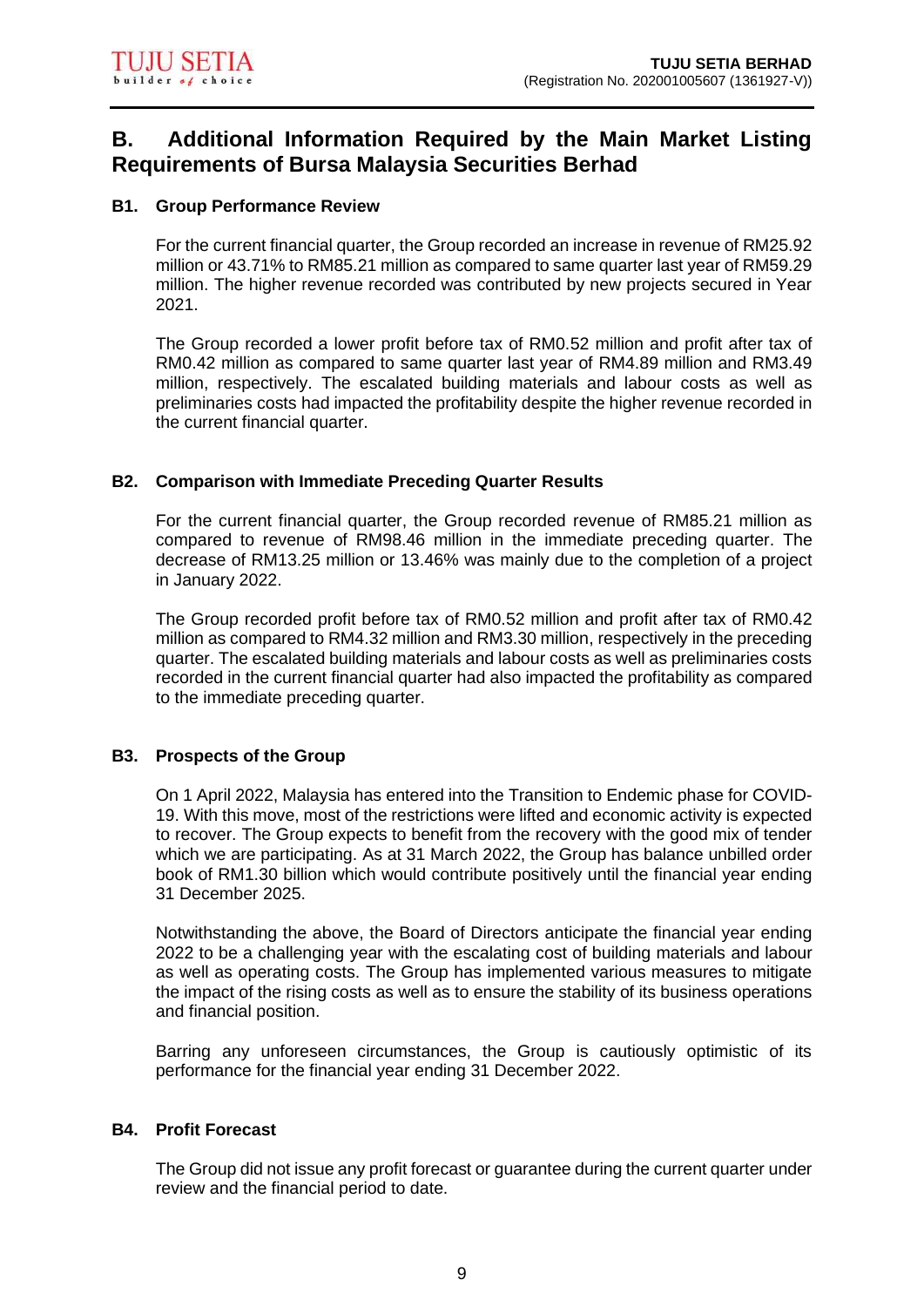## **B5. Tax Expense**

|                                                 | <b>Interim Quarter</b>                                  |                                                 | <b>Period-To-Date</b>                                   |                                                 |
|-------------------------------------------------|---------------------------------------------------------|-------------------------------------------------|---------------------------------------------------------|-------------------------------------------------|
|                                                 | <b>Unaudited</b><br>$31.03.2022^{(1)}$<br><b>RM'000</b> | <b>Unaudited</b><br>31.03.2021<br><b>RM'000</b> | <b>Unaudited</b><br>$31.03.2022^{(1)}$<br><b>RM'000</b> | <b>Unaudited</b><br>31.03.2021<br><b>RM'000</b> |
| Current tax expense<br>Current period provision | 1,264                                                   | 1,396                                           | 1,264                                                   | 1,396                                           |
| Under/ (over) provision in<br>prior year        |                                                         |                                                 |                                                         |                                                 |
|                                                 | 1,264                                                   | 1,396                                           | 1,264                                                   | 1,396                                           |
| Deferred tax expense                            | (1, 161)                                                |                                                 | (1, 161)                                                |                                                 |
|                                                 | 103                                                     | 1,396                                           | 103                                                     | 1,396                                           |
| Effective tax rate (%)                          | 19.56                                                   | 28.57                                           | 19.56                                                   | 28.57                                           |
| Statutory tax rate (%)                          | 24.00                                                   | 24.00                                           | 24.00                                                   | 24.00                                           |

Notes:

(1) Tax expense is recognised based on management's best estimate.

### **B6. Status of Corporate Proposals**

There are no other corporate proposals announced by the Company but not completed as at the date of this interim financial report.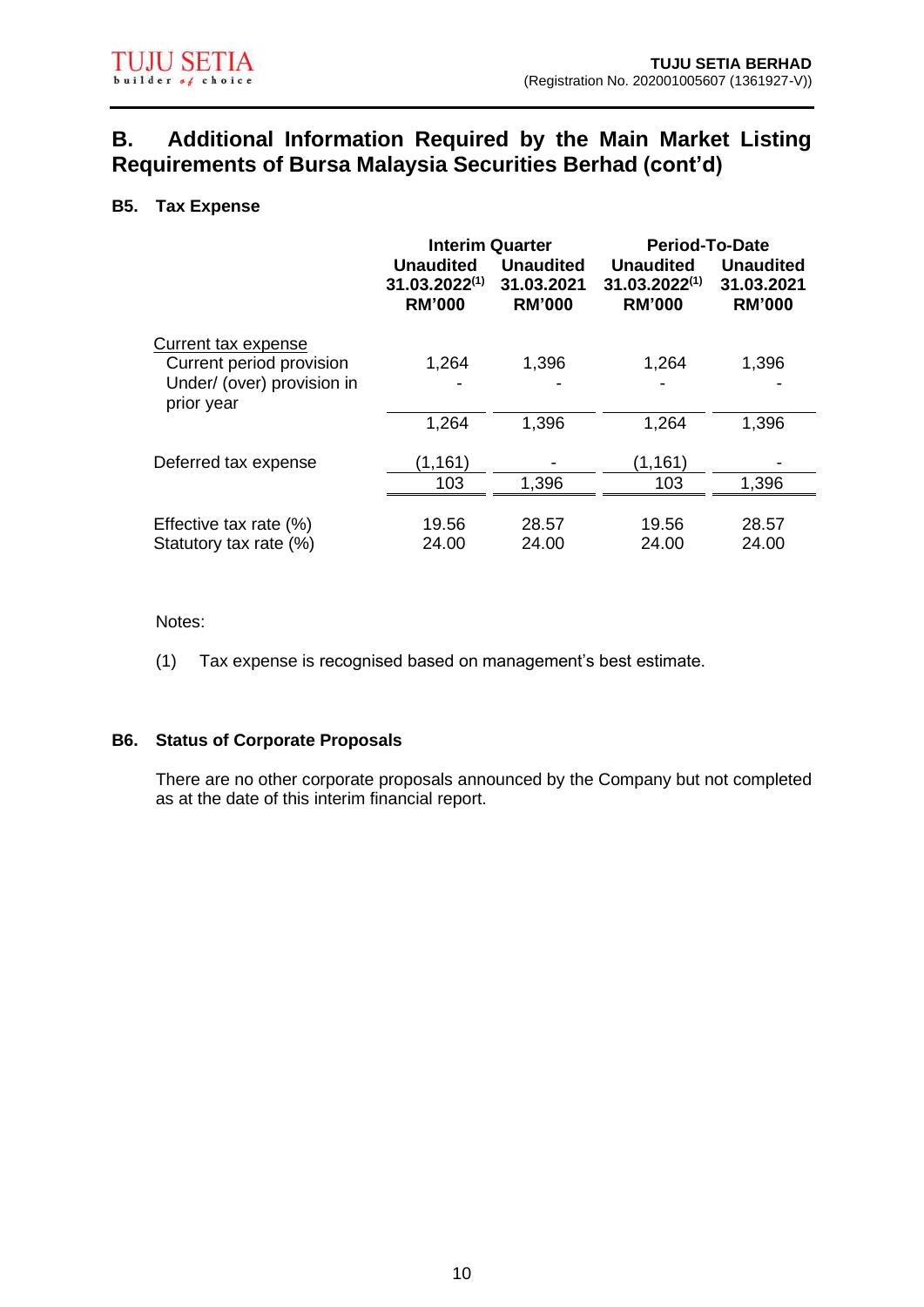

## **B7. Utilisation of Proceeds Raised from Public Issue**

The utilisation of the proceeds as disclosed above should be read in conjunction with the Prospectus. The total gross proceeds of RM56.00 million from the Public Issue is intended to be used in the following manner: **Estimated time** 

| <b>Purposes</b>                                                                                      | <b>Initial</b><br><b>Allocation</b> | <b>Deviation</b><br>(1) | Variation<br>(2)         | <b>Actual</b><br><b>Utilisation</b> | <b>Balance</b><br><b>Unutilised</b> | <b>Estimated time</b><br>frame for use<br>(From the<br>Listing date) |
|------------------------------------------------------------------------------------------------------|-------------------------------------|-------------------------|--------------------------|-------------------------------------|-------------------------------------|----------------------------------------------------------------------|
| Capital expenditure                                                                                  | <b>RM'000</b>                       | <b>RM'000</b>           | <b>RM'000</b>            | <b>RM'000</b>                       | <b>RM'000</b>                       |                                                                      |
| Purchase of<br>$\blacksquare$<br>construction machinery<br>and equipment, and<br>BIM system software | 24,000                              |                         | (4,000)                  | (9,875)                             | 10,125                              | Within 24<br>months                                                  |
| Purchase of land<br>$\blacksquare$<br>and construction of<br>storage facilities                      | 8,000                               |                         | $\overline{\phantom{a}}$ | (320)                               | 7,680                               | Within 36<br>months                                                  |
| Working capital                                                                                      | 19,000                              | 295                     | 4,000                    | (23, 295)                           | ۰                                   | Within 12<br>months                                                  |
| <b>Estimated IPO</b><br>expenses                                                                     | 5,000                               | (295)                   | $\overline{\phantom{a}}$ | (4,705)                             | $\blacksquare$                      | Within 3 months                                                      |
| <b>Total</b>                                                                                         | 56,000                              |                         |                          | (38, 195)                           | 17,805                              |                                                                      |

Notes:

(1) The actual listing expenses are lower than the estimated amount hence, the excess of RM0.30 million was used for working capital purposes.

(2) The initial allocation of RM4.00 million to purchase on-site batching plants has been re-allocated for working capital.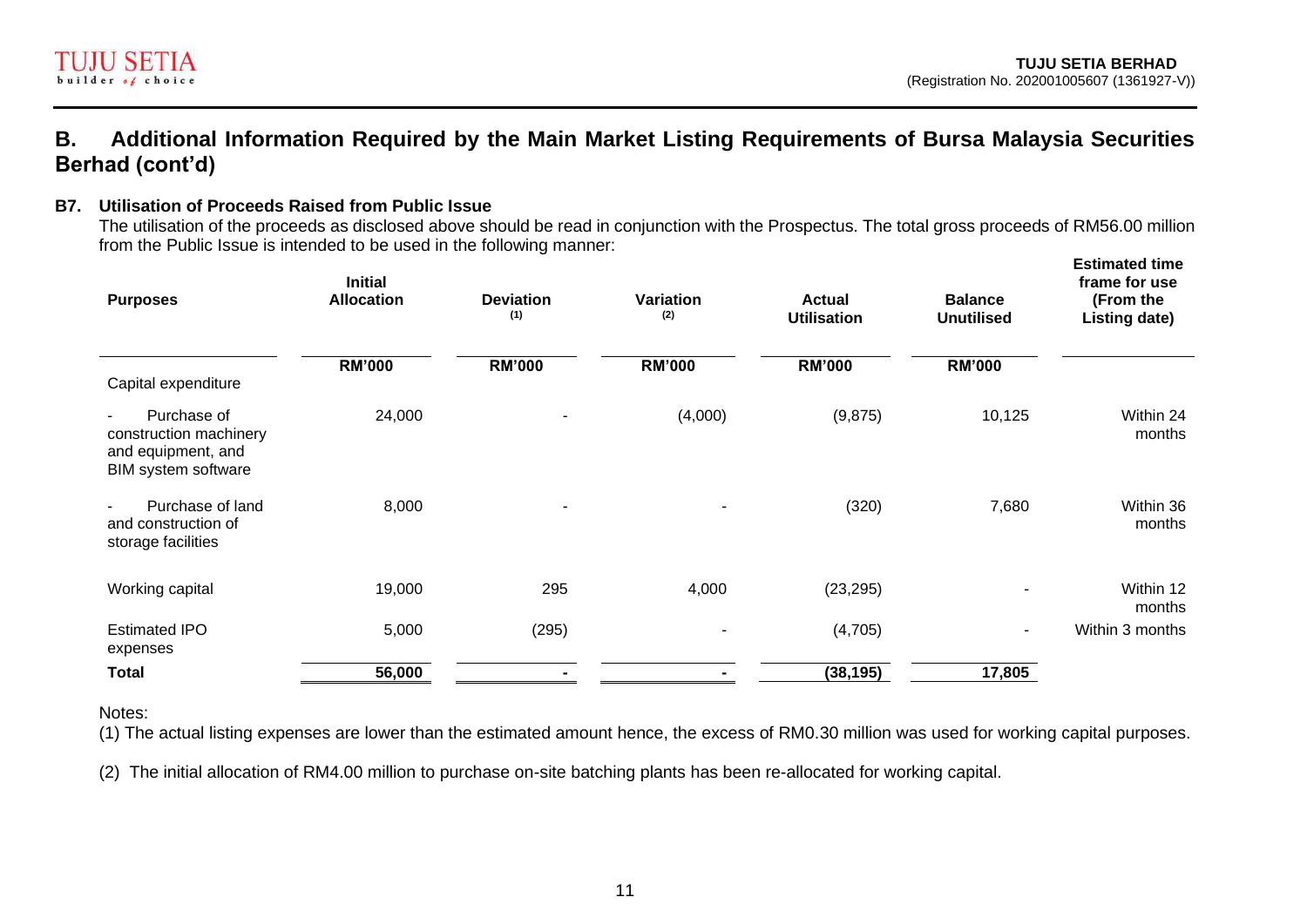#### **B8. Borrowings**

The details of the borrowings of the Group are as follows:

|                                         | <b>Unaudited</b><br>31.03.2022<br><b>RM'000</b> | <b>Audited</b><br>31.12.2021<br><b>RM'000</b> |
|-----------------------------------------|-------------------------------------------------|-----------------------------------------------|
| <b>Non-current</b>                      |                                                 |                                               |
| Term loans                              | 22,050                                          | 23,739                                        |
| <b>Current</b>                          |                                                 |                                               |
| Term loans                              | 5,578                                           | 5,570                                         |
| <b>Invoice Financing/Trust Receipts</b> | 19,610                                          | 7,699                                         |
| Bank overdraft                          | 2,412                                           |                                               |
|                                         | 27,600                                          | 13,269                                        |
| <b>Total borrowings</b>                 | 49,650                                          | 37,008                                        |

All the borrowings are secured and denominated in Ringgit Malaysia.

#### **B9. Material Litigations**

There are no litigation or arbitration which have a material effect on the financial position of the Group. The Board of Directors is not aware of any pending proceedings or of any fact likely to give rise to any proceedings as at the date of this interim financial report.

#### **B10. Dividends Payable**

On 21 April 2022, the Board has proposed the declaration and payment of final singletier interim dividend of 0.50 sen per ordinary share totaling RM1,584,143.50 in respect of the financial year ended 31 December 2021 which is subject to shareholders' approval at the forthcoming annual general meeting on 23 June 2022. If the final dividend is approved, the entitlement to dividend will be based on the record of depositors as at 6 July 2022 whilst the payment date has been fixed on 20 July 2022.

#### **B11. Earnings Per Share**

The basic and diluted earnings per share for the current quarter and financial period are computed as follows:

|                                                                 | <b>Interim Quarter</b><br><b>Unaudited</b><br><b>Unaudited</b><br>31.03.2022<br>31.03.2021<br><b>RM'000</b><br><b>RM'000</b> |         | <b>Unaudited</b><br>31.03.2022<br><b>RM'000</b> | <b>Period-To-Date</b><br><b>Unaudited</b><br>31.03.2021<br><b>RM'000</b> |
|-----------------------------------------------------------------|------------------------------------------------------------------------------------------------------------------------------|---------|-------------------------------------------------|--------------------------------------------------------------------------|
| Profit attributable to owners of<br>the Company                 | 524                                                                                                                          | 3,490   | 524                                             | 3,490                                                                    |
| Number of<br>shares in issue $(000)^{(1)}$                      | 316,829                                                                                                                      | 316,829 | 316,829                                         | 316,829                                                                  |
| <b>Earnings per share</b><br>Basic/Diluted (sen) <sup>(1)</sup> | 0.17                                                                                                                         | 1.10    | 0.17                                            | 1.10                                                                     |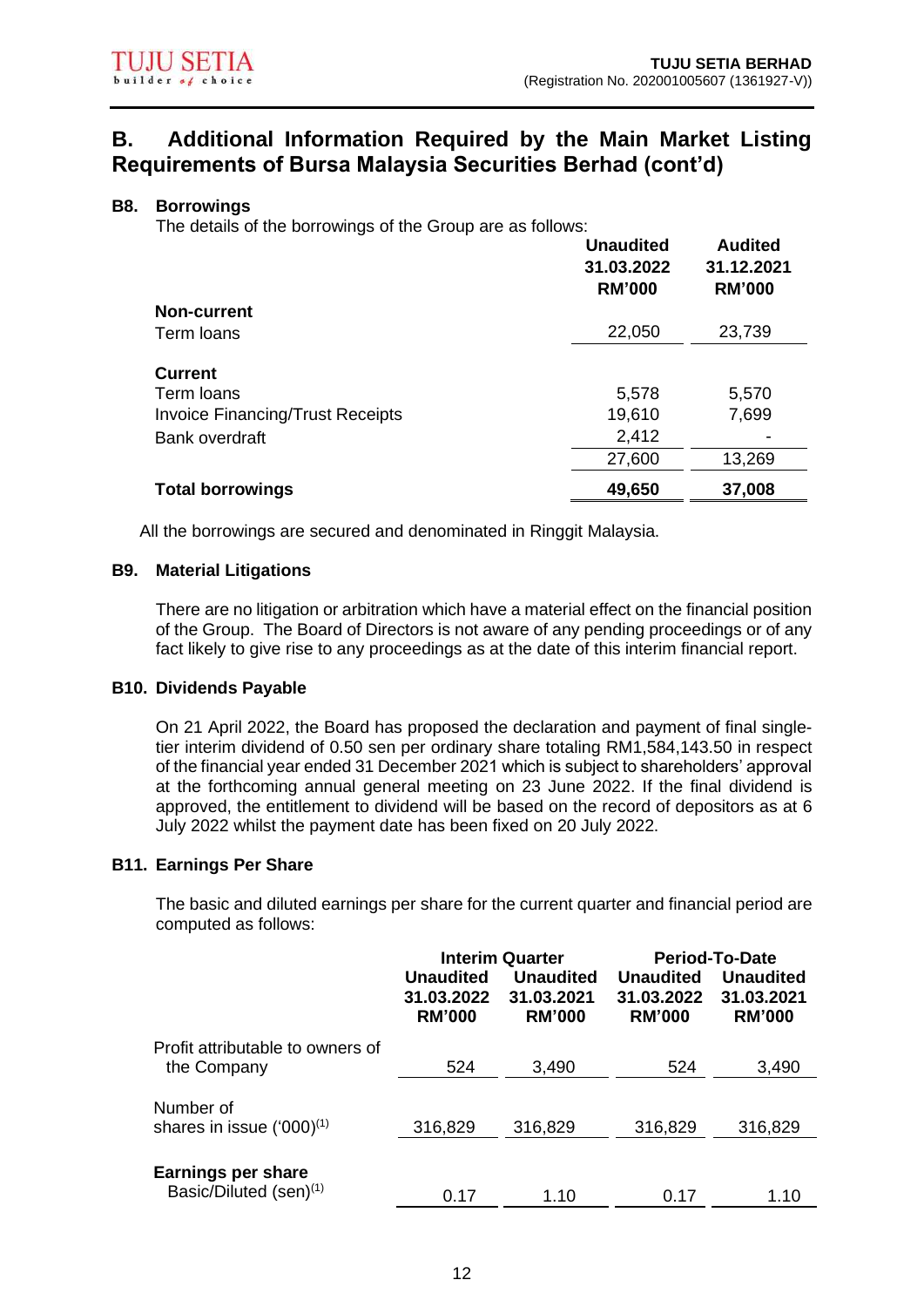Notes:

(1) Basic and diluted EPS is calculated based on the PAT divided by the issued share capital of 316,828,700 ordinary shares. There are no dilutive instruments as at the end of the current quarter.

#### **B12. Notes to the Condensed Consolidated Statement of Profit or Loss and Other Comprehensive Income**(1)

Profit before tax is arrived at after charging / (crediting):

|                                     | <b>Interim Quarter</b>                          |                                                 | <b>Period-To-Date</b>                           |                                                 |
|-------------------------------------|-------------------------------------------------|-------------------------------------------------|-------------------------------------------------|-------------------------------------------------|
|                                     | <b>Unaudited</b><br>31.03.2022<br><b>RM'000</b> | <b>Unaudited</b><br>31.03.2021<br><b>RM'000</b> | <b>Unaudited</b><br>31.03.2022<br><b>RM'000</b> | <b>Unaudited</b><br>31.03.2021<br><b>RM'000</b> |
| Interest income                     | (308)                                           | (140)                                           | (308)                                           | (140)                                           |
| Interest expense                    | 75                                              | 92                                              | 75                                              | 92                                              |
| <b>IPO</b> expenses                 |                                                 | 279                                             |                                                 | 279                                             |
| Depreciation of property, plant and |                                                 |                                                 |                                                 |                                                 |
| equipment                           | 568                                             | 248                                             | 568                                             | 248                                             |
| Depreciation of right-of-use assets | 930                                             | 781                                             | 930                                             | 781                                             |
| Gain on disposal of property, plant |                                                 |                                                 |                                                 |                                                 |
| and equipment                       |                                                 | (8)                                             |                                                 | (8)                                             |
| Gain on disposal of right-of-use    |                                                 |                                                 |                                                 |                                                 |
| assets                              |                                                 | (573)                                           |                                                 | (573)                                           |
| Property, plant and equipment       |                                                 |                                                 |                                                 |                                                 |
| written-off                         | 185                                             |                                                 | 185                                             |                                                 |
|                                     |                                                 |                                                 |                                                 |                                                 |

Save as disclosed above, the other disclosure items as required under Paragraph 16 of Appendix 9B of the Listing Requirements are not applicable.

Notes:

(1) The basis of preparation of the Condensed Consolidated Statement of Profit or Loss and Other Comprehensive Income is disclosed in Note A1 and should be read in conjunction with the audited financial statements for financial year ended 31 December 2021 and the accompanying explanatory notes attached to this interim financial report.